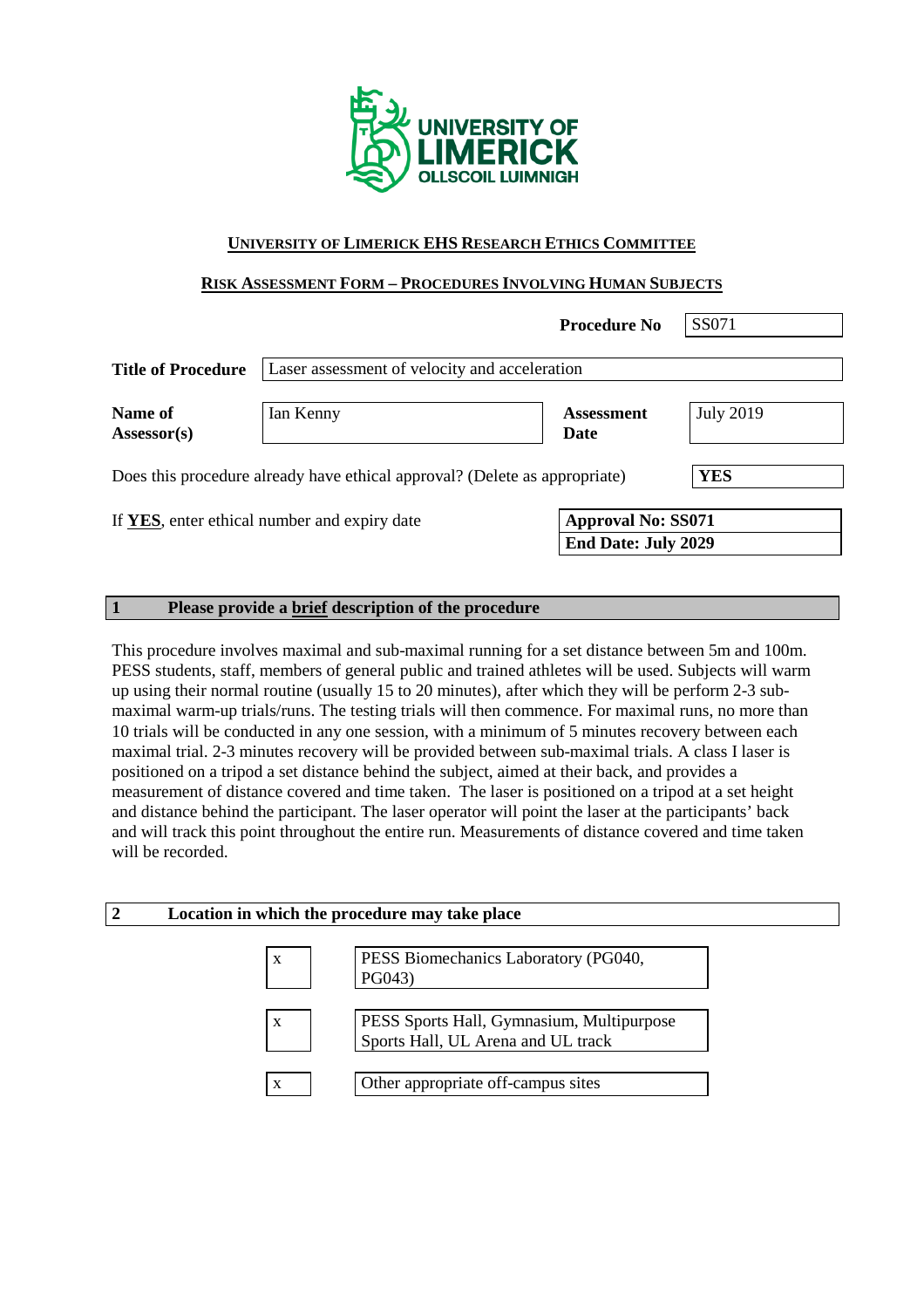#### **3 Eligibility of subject(s) to be used**

| PESS student (U.G. or P.G.)                                                                                                                                |
|------------------------------------------------------------------------------------------------------------------------------------------------------------|
| University staff or campus personnel                                                                                                                       |
| Members of the general public e.g. sports<br>scholarship athletes, high performance athletes,<br>engaged in research projects granted ethical<br>approval. |

| Potential risks. To be explained before obtaining consent |
|-----------------------------------------------------------|
|                                                           |

| . .<br> |
|---------|
|---------|

The laser device is a Class I laser. This is the weakest class of laser and poses minimal bio-hazard for human exposure. The device is required to be pointed at the subject's back as they run, therefore preventing any exposure to the eyes.

Other risks will be no greater than those risks already inherent with training sessions and running, for example, risk of pulled muscle, tendon or ligament strain, slight muscle soreness. Participants may wear the same attire as they normally would during competitive sport.

All exercise carries risk of cardiovascular accident in those who are susceptible. Participants with pre-existing muscle or joint problems carry more risk of injury than healthy participants. The participants will complete a standard pre-test questionnaire prior to participation, and anyone with a history of cardiovascular disease or recent / recurring injuries will not undertake this procedure. Participants will only take part when they present with no contraindications to safe participation in exercise / physical activity.

Additionally, all PESS research would utilise a participant information sheet (explaining the risks to participants) as well as in informed consent prior to participation,.

#### **5 Action to be taken in the event of an foreseeable emergency**

The procedure will be terminated if the volunteer shows any sign of distress.

Standard first aid procedures may be required depending on the severity of the situation. The following standard procedure should be followed in the event of an incident occurring in the PESS building / UL Facility:

1. Stop the procedure. Position the subject to prevent self-injury.

2. If appropriate, raise the subject's lower limbs to improve blood flow. Should the subject fail to respond summon help immediately.

- 3. Check vital signs airways, breathing and circulation (ABC)
- 4. If required attempt CPR as soon as possible.

5. Requesting Help: Emergency Contact telephone numbers are listed on laboratory door:

- During normal working hours 9am-5pm, use lab phone to contact the Student Health Centre on **061-20**2534
- Outside of normal working hours, or if the Student Health Centre number is engaged/busy, use the laboratory phone to dial 3333 for UL security personnel who will then contact the ambulance service. Contact one of the PESS First Aiders – names are listed on the PESS laboratory door.

6. When contacting the above clearly state: Location, Building, Room Number, Nature of Incident/Accident and provide a contact number.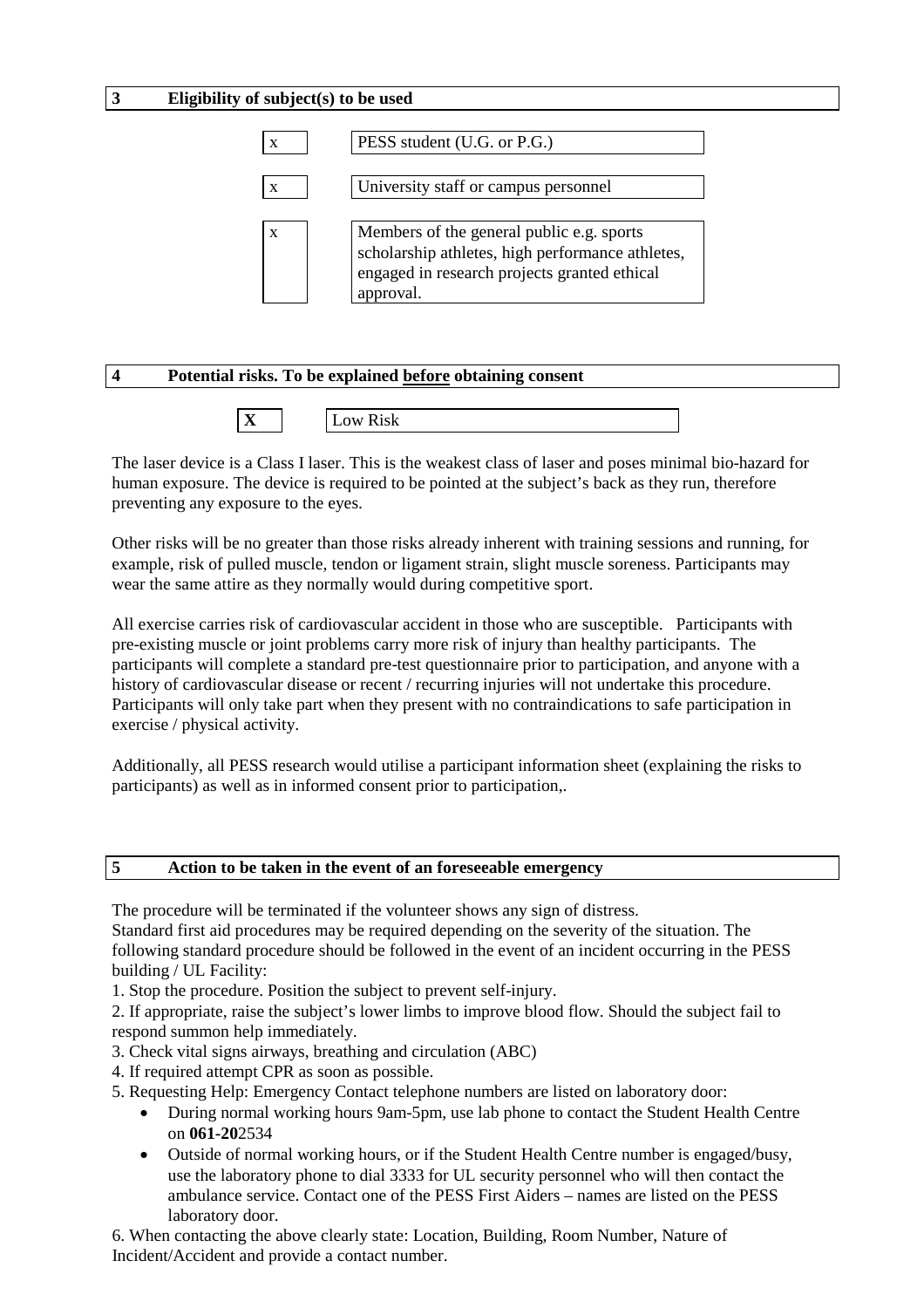7. Complete the UL 'Accident & Emergency' form (completed by the investigator, not the volunteer).

Forms available on UL HR website:<https://www.ul.ie/hr/hr-policies-procedures-and-forms-z>